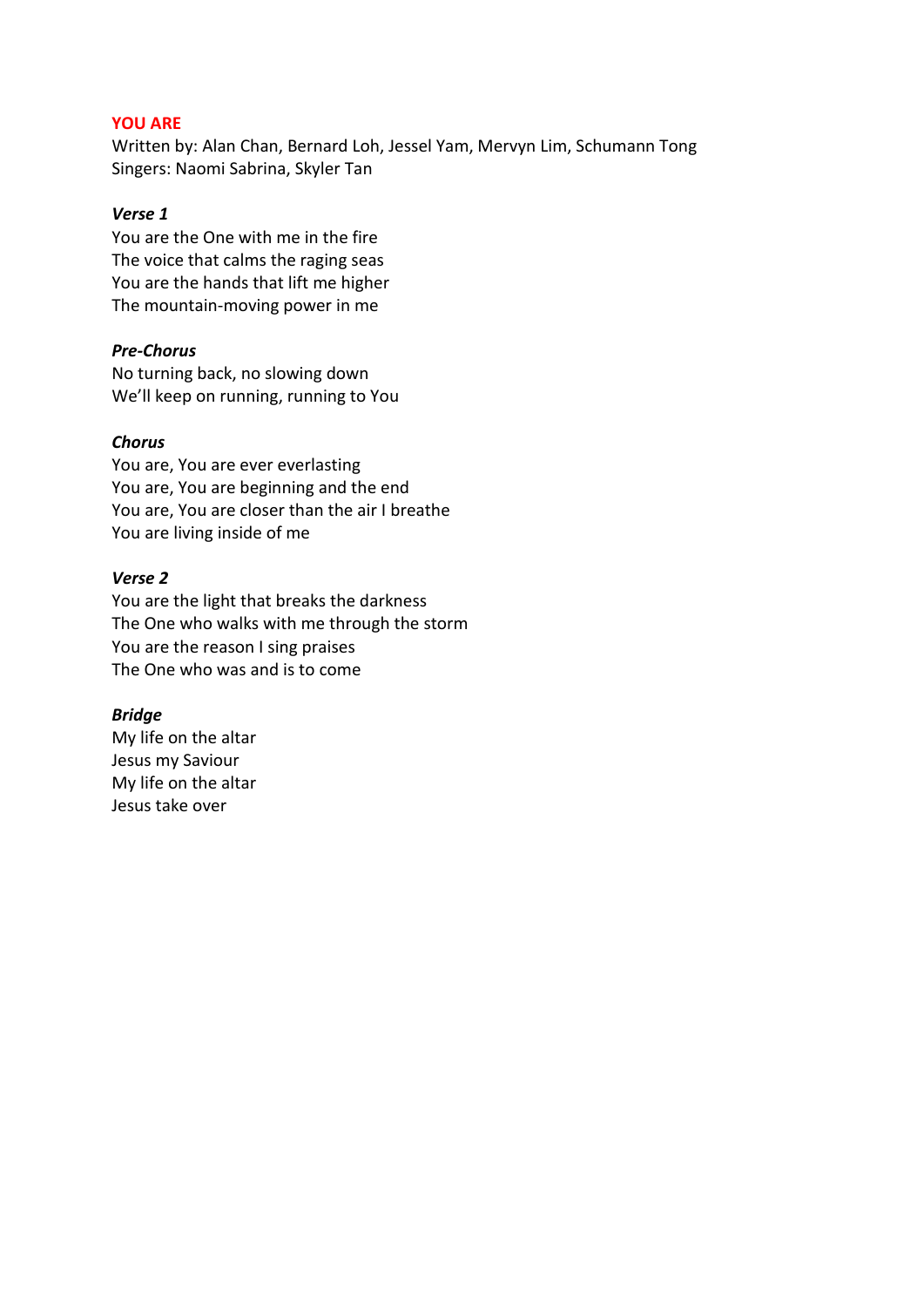# **CRAZY-AZY**

Written by: Adrian Chueng Singers: Adrian Chueng, Elliot Ng, Tricia Chong

*Na Na Na Na Na Na Na Na*

# *Verse*

It doesn't matter what the world thinks of me You came about and now I know I am free Jesus Your love has set me free

My life was boring till You came and changed me You came about and now I know I am free Jesus Your love has set me free

*Chorus* Wanna go crazy-azy for You Crazy-azy for You Jump and praise like crazy for You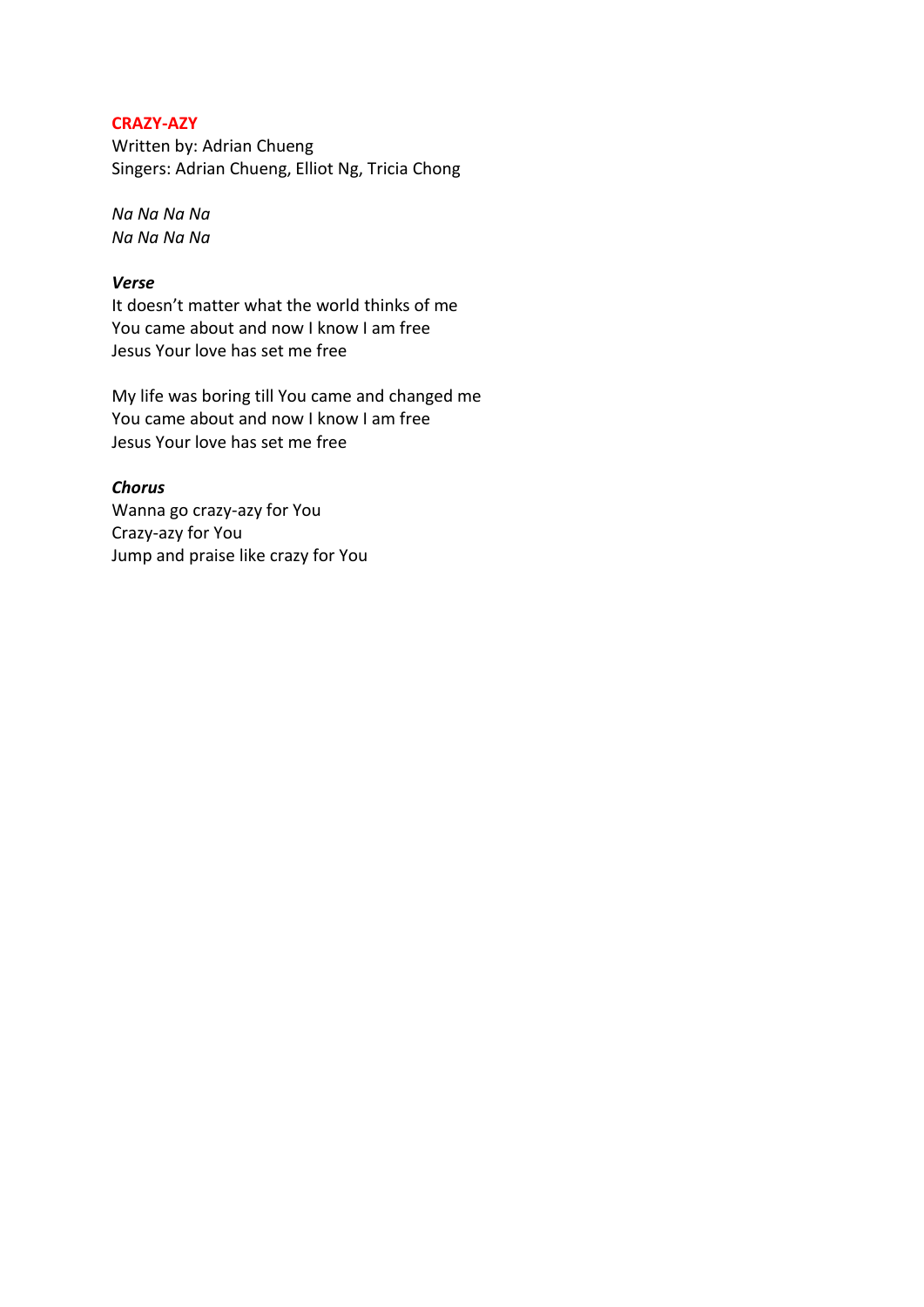## **OVERFLOW**

Written by: Charissa Tan Singers: Charissa Tan, Emma Ng

# *Verse*

When I am happy Jesus You are here with me I know I'm loved by You When I feel lonely Jesus You are still with me You tell me everything's ok

## *Chorus*

Jesus You are here with me every day I want to know You more each day I open up my heart to You Here's my all You are my everything

# *Bridge*

Fill, fill my heart Until I overflow in Your love Take, take my heart I surrender all to You All to You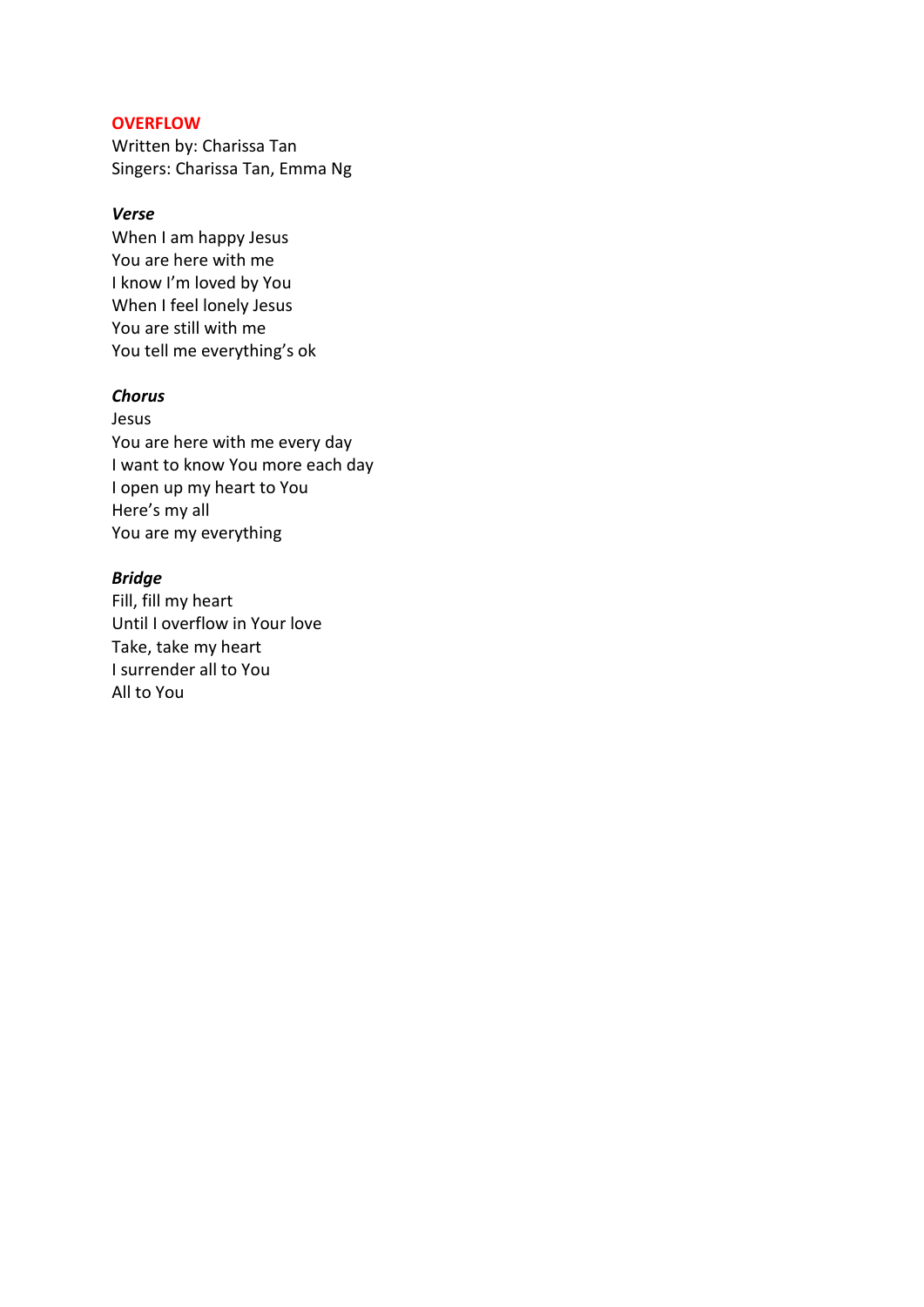#### **MY EVERYTHING**

Written by: Charissa Tan Singers: Charissa Tan, Aretha Lim

# *Verse*

I put away all my distraction Standing here in this place Waiting for You

I feel Your presence in this place Your love casts out all fear You are enough for me

## *Pre-Chorus*

So help me to see That You are near

#### *Chorus*

Jesus You're my everything There is no one else like You You are all that I need All that I want All that I desire I want to know You more So take me deeper 'Cause it is in this place Where I found myself Lost in Your love